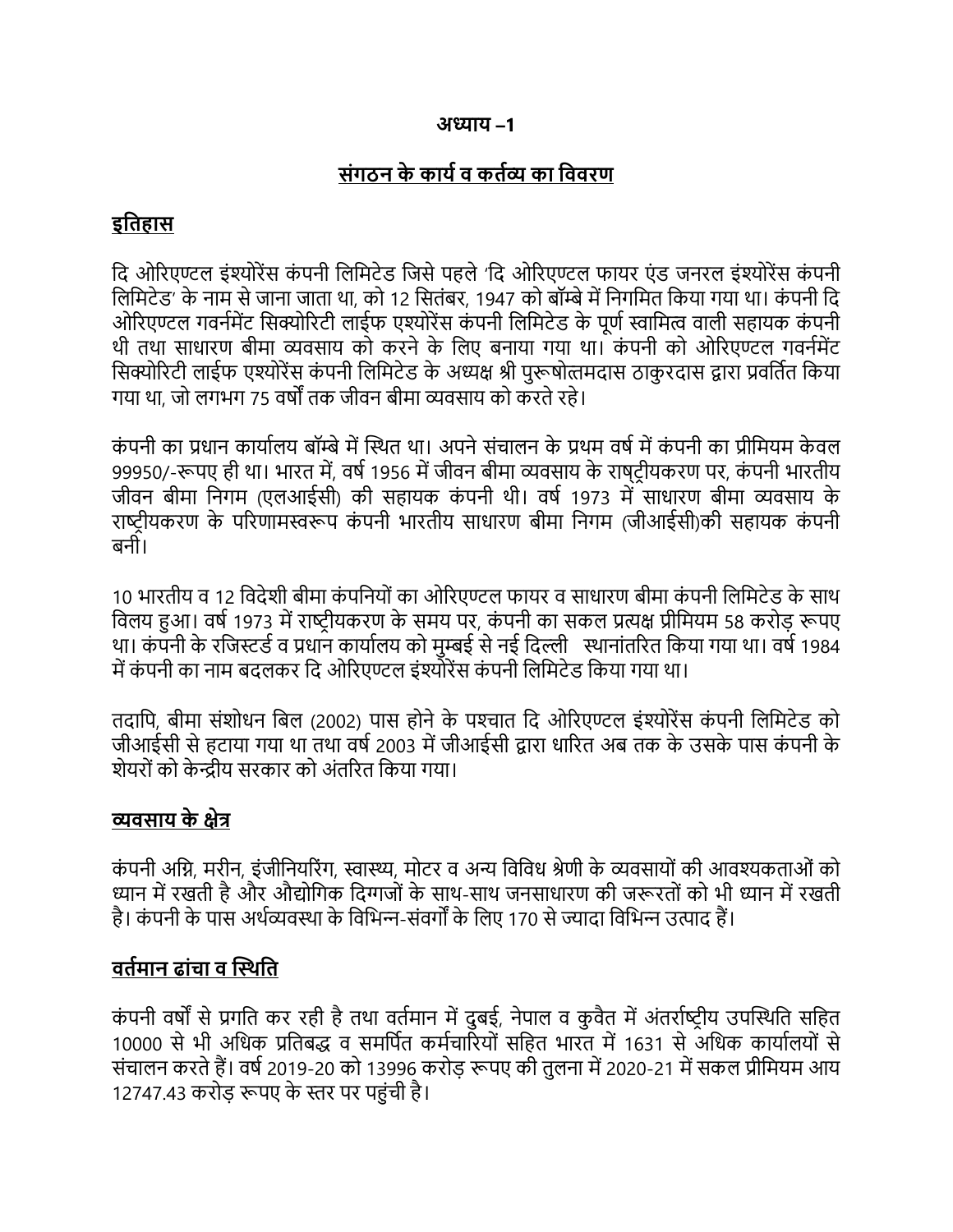मार्च 2020 को 21532.21 करोड़ रूपए की तुलना में 31 मार्च, 2021 को ओरिएण्टल की निवेश पोर्टफोलियो का बाजार मूल्य 24523.43 करोड़ रूपए का है। ओरिएण्टल बीमा ने वर्ष 2020-21 में 9576996 पॉलिसियां जारी की थी तथा उसी अवधि में 2488238 से अधिक दावों को निपटाया था। वर्ष 2020-21 के दौरान ओरिएण्टल बीमा ने सकल आधार पर (-)8.92% की वृद्धि दर्ज की थी।

ओरिएण्टल बीमा कंपनी ने 31 मार्च, 2009 को अपना नया सॉफ्टवेयर सिस्टम – इन्टेग्रेटेड नॉन लाईफ बीमा एप्लीकेशन सॉफ्टवेयर सफलतापूर्वक सभी कार्यालयों में शुरू किया गया था तथा 100% कार्यान्वयन प्राप्त किया।अपने निवेश पोर्टफोलियो के लिए, कंपनी ने सैप (एसएपी) आधारित मॉड्यूल प्राप्त किया जिसने निवेश के प्रबंधन को एकीकृत दृष्टिकोण प्रदान किया। हमारे पास यूनिक्स/एकोकृत मंच पर आधारित एक पुनर्बीमा खाता माड्यूल है जोकि पिछले 2 दशकों से सफलतापूर्वक चल रहा है। मूल्य युक्त प्रणाली में अपने अधिकारियों को महत्वपूर्ण कौशल से लैस करने के लिए, हमारी कंपनी ने कठोर प्रशिक्षण दिया है। अपने ग्राहकों के साथ अच्छे संबंध सुनिश्चित करने हेतु तथा कंपनी के निर्माण एवं सुदृढ़ करने के लिए प्रत्येक स्तर पर एक कुशल शिकायत प्रणाली को रखा गया है। और अधिक कार्यक्रमों के प्रयोग द्वारा हमारी कंपनी की पहुंच का विस्तार संभव हो पाया है। कंपनी ने पंजाब नेशनल बैंक तथा ओरिएण्टल बैंक ऑफ कामर्स जैसे अधिसूचित बैंकों के साथ गठबंधन किया है। और अधिक लोगों तक पहुंचने के लिए यह राष्टभर में डाकघरों के नेटवर्क का प्रयोग भी कर रहा है।

## 2020-21 के पįरणाम

(लेखा परीक्षित) वर्ष 2020-21 के दौरान भारत में कंपनी का सकल प्रत्यक्ष प्रीमियम 12449.72 करोड़ रूपए था (वर्ष 2019-20 में 13672.63 करोड़ रूपए) तथा भारत से बाहर की प्रीमियम आय 297.71 करोड़ रूपए (वर्ष 2019-20 में 323.36 करोड़ रूपए) थी। इसके अलावा, (देसी एवं विदेशी) निवल प्रीमियम आय 2019-20 में 10988.69 करोड़ रूपए से 2020-21 में बढ़ कर 11007.35 करोड़ रूपए हो गई। कंपनी ने वर्ष 2020-21 में (-)1512.05 करोड़ रूपए का कर-पूर्व टैक्स लाभ (वर्ष 2019-20 में (-)1498.70 करोड़ रूपए) एवं कर-उपरांत वर्ष 2020-21 में (-)1525.44 करोड़ रूपए (वर्ष 2019-20 में (-)1524.11 करोड़ रूपए) का लाभ किया है। गैर-मुकदमा दावा निपटान अनुपात हेतु दावा अनुपात 90.54% था।

## दर निर्धारण

निम्न हाईपरलिंक पर उपलब्ध:

https://orientalinsurance.org.in/web/guest/public-disclosures-under-sebi

## निगमित संकल्प

'प्रचालन क्षेत्रों में सबसे सम्मानित एवं वांछनीय साधारण बीमाकर्ता बनना'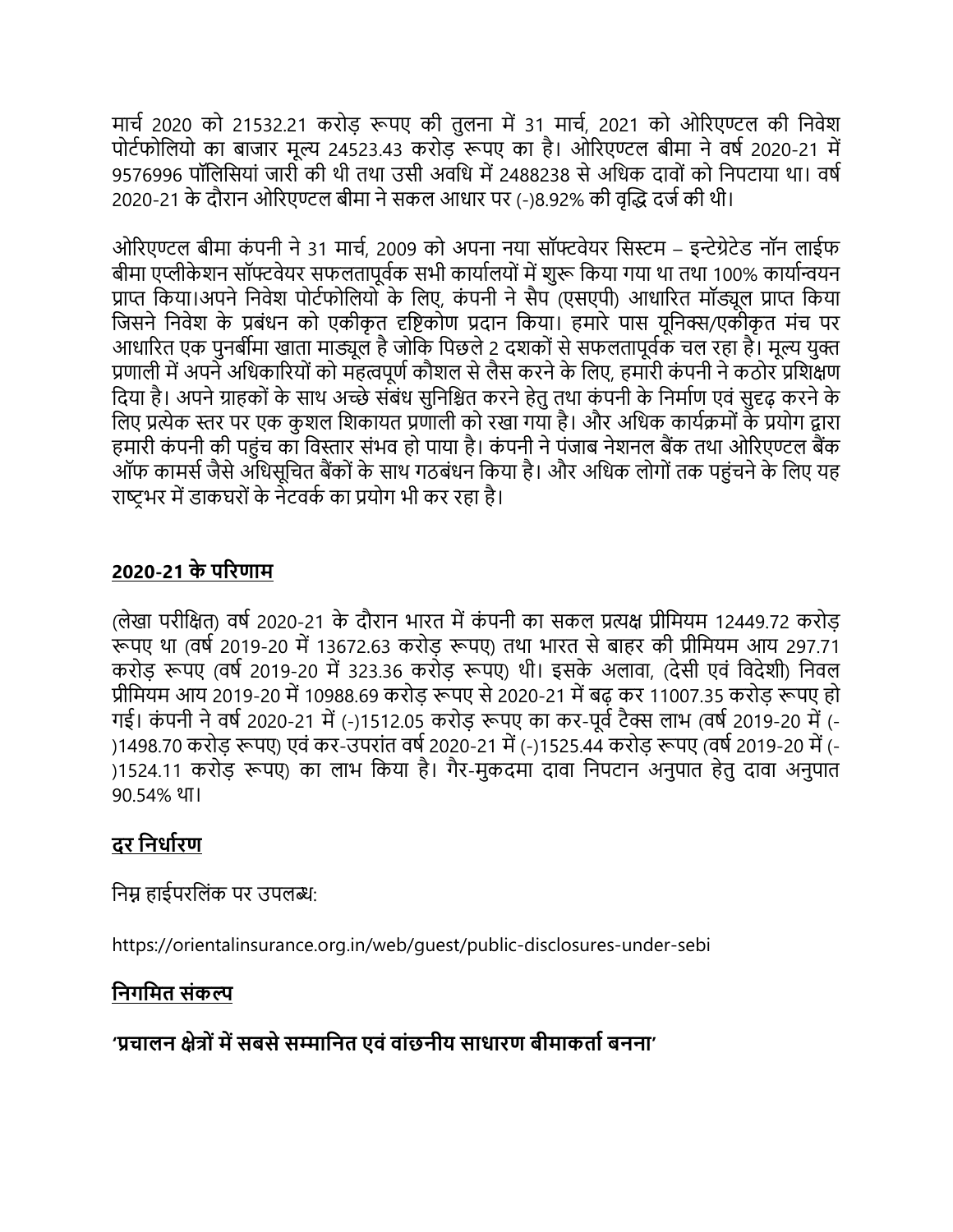# निगमित लक्ष्य

## <u>यह सुनिश्चित करना कि हम -</u>

- उच्च कारोबारी नीतियों के साथ एवं सुदृढ़ वित्तीय निगमित इकाई के रूप में कार्य करते हैं।
- उच्च मनोबल एवं नैतिक मूल्यों वाली अत्यंत प्रभावी, समर्पित एवं प्रेरित कार्यदल का निर्माण करने के लिए बेहतर मानव संसाधन विकास प्रक्रियाओं को लागू करते हैं।
- सूचना प्रौद्योगिकी ढांचे का बेहतर उपयोग करते हैं।
- उत्कृष्ट सेवा प्रदान करते हैं।
- प्रभावी एवं उचित दावा प्रबंधन तथा विवेकपूर्ण बीमालेखन के द्वारा लाभप्रदत्तापूर्ण कारोबार करते हैं।
- अपने पुनर्बीमा प्रचालनों को प्रभावी ढंग से व्यवस्थित करते हैं।
- हमारे पास प्रभावी जोखित प्रबंधन प्रणाली है।
- उचित बीमालेखन, नवीनीकरण एवं विपणन द्वारा गैर-जीवन बीमा के प्रवेश में सुधार ला रहे हैं।

## संगठन का िववरण

| निगमन की तिथि         | 12 सितंबर, 1947                                                                               |
|-----------------------|-----------------------------------------------------------------------------------------------|
| निगमन का ढंग          | भारतीय कंपनी अधिनियम, 1913 के VII के अंतर्गत ण्क<br>सार्वजनिक लिमिटेड कंपनी के रूप में निगमित |
|                       |                                                                                               |
| प्रशासनिक मंत्रालय    | वित्त मंत्रालय                                                                                |
| वर्तमान स्थिति        | कंपनी अधिनियम, 1956 के खंड 617 के अनुसार एक सरकारी<br>कंपनी                                   |
| शेयर पूंजी:           | प्राधिकृत: 5000 करोड़ रूपए                                                                    |
|                       | पेड-उप: 3420 करोड रूपए                                                                        |
| वर्तमान शेयर होल्डिंग | भारत के राष्ट्रपति (100%)                                                                     |

## कार्य एवं कर्तव्य

दि ओरिएण्टल इंश्योरेंस कंपनी लिमिटेड बीमा अधिनियम 1938 एवं साधारण बीमा (राष्ट्रीयकरण) अधिनियम 1972 (जो 2002 में संशोधित हुआ) ओर आईआरडीएआई विनियमन अधिनियम 1999 में निर्धारित दिशानिर्देशों तथा संस्थागत अधिनियमों एवं इसके ज्ञापन में परिभाषित लक्ष्यों के अनुसार अपने कार्यों एवं कर्तव्यों को पूरा करती है।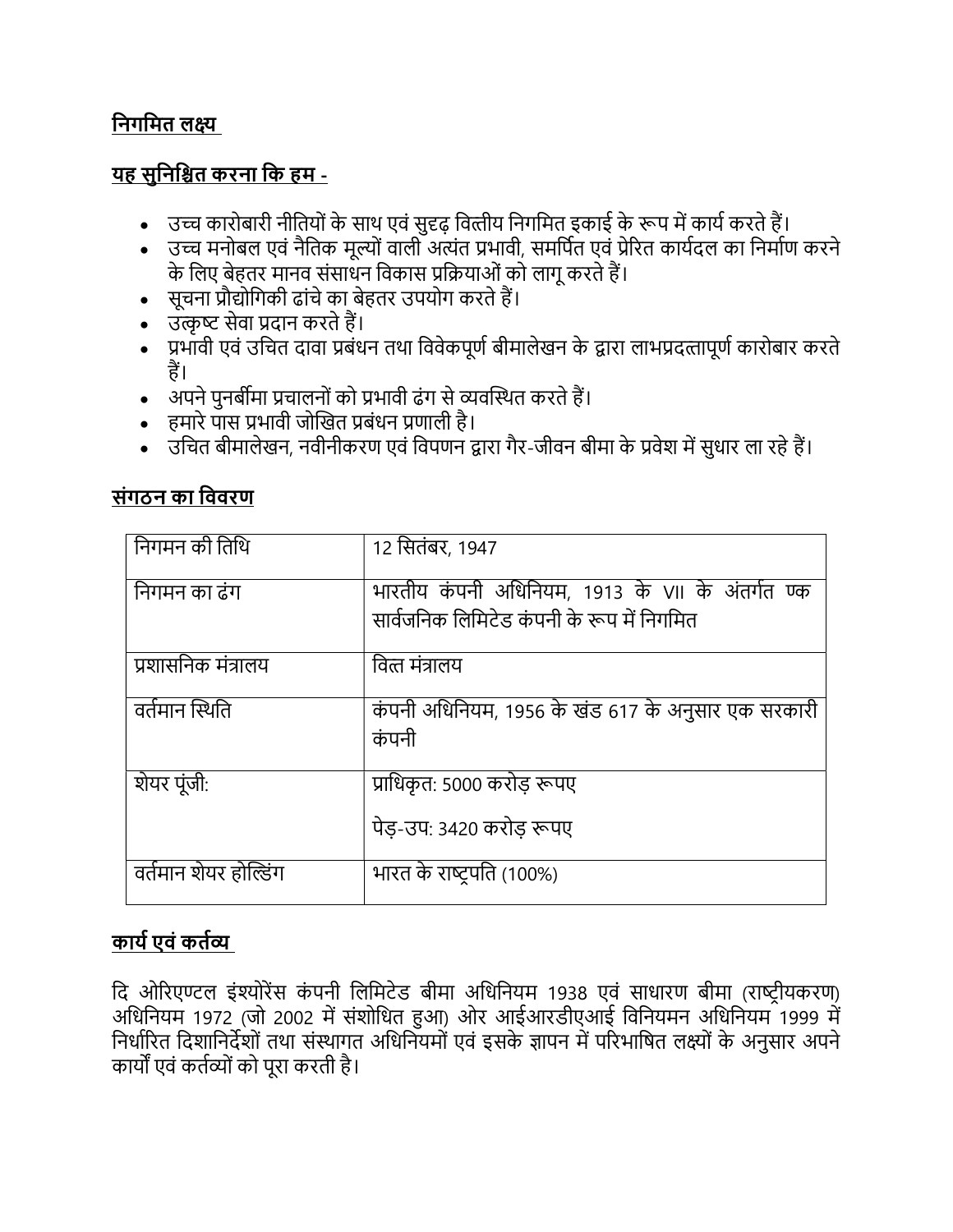### CHAPTER – I

#### PARTICULAR OF THE ORGANISAION, FUNCTIONS AND DUTIES

#### **HISTORY**

The Oriental Insurance company Limited, earlier known as, "The Oriental Fire & General Insurance Co. Ltd." was incorporated at Bombay on  $12<sup>th</sup>$  September 1947. The Company was a wholly owned subsidiary of The Oriental Government Security Life Assurance Company Limited & was formed to carry out General Insurance business. The Company was promoted by Sir Purushothamdas Thakurdas, Chairman of Oriental Government Security Life Assurance Company Limited, which was transacting life Insurance business for nearly 75 years.

The Company's Head office was located in Bombay. The premium of the Company in the first year of its operation was only INR 99950. On nationalization of Life Insurance business in India in 1956, the company became a subsidiary of Life Insurance Corporation of India (LIC). Subsequently on nationalization of general Insurance business in year 1973, the company became one of the subsidiaries of General Insurance Corporation of India (GIC).

10 Indian and 12 foreign insurance companies merged with Oriental Fire & General Insurance Co. Ltd. At the time of Nationalization in 1973,the company's Gross Direct Premium was Rs. 58 Corers. The Company's Registered and Head Office was shifted from Bombay to New Delhi. The name of Company was charged in the years 1984 to The Oriental Insurance Company Limited.

However, after the passing of the Insurance Amendment Bill (2002), The Oriental Insurance Company Limited was delinked from GIC and in 2003 the shares of the company so far held by GIC have been transferred to Central Government.

#### LINES OF BUSINESS

The company underwrites all lines of non-life insurance business in Fire, Marine, Engineering, Health, Motor and other Misc. Class of business taking care of needs of Industrial giants as well as common man. The Company has more than 170 different products for the cross-section of the economy.

### PRESENT SET UP & STATUS

The Company has grown over the years and at present operates from  $1631+$  offices in India with 10000+ committed and dedicated employees with international presence in Dubai,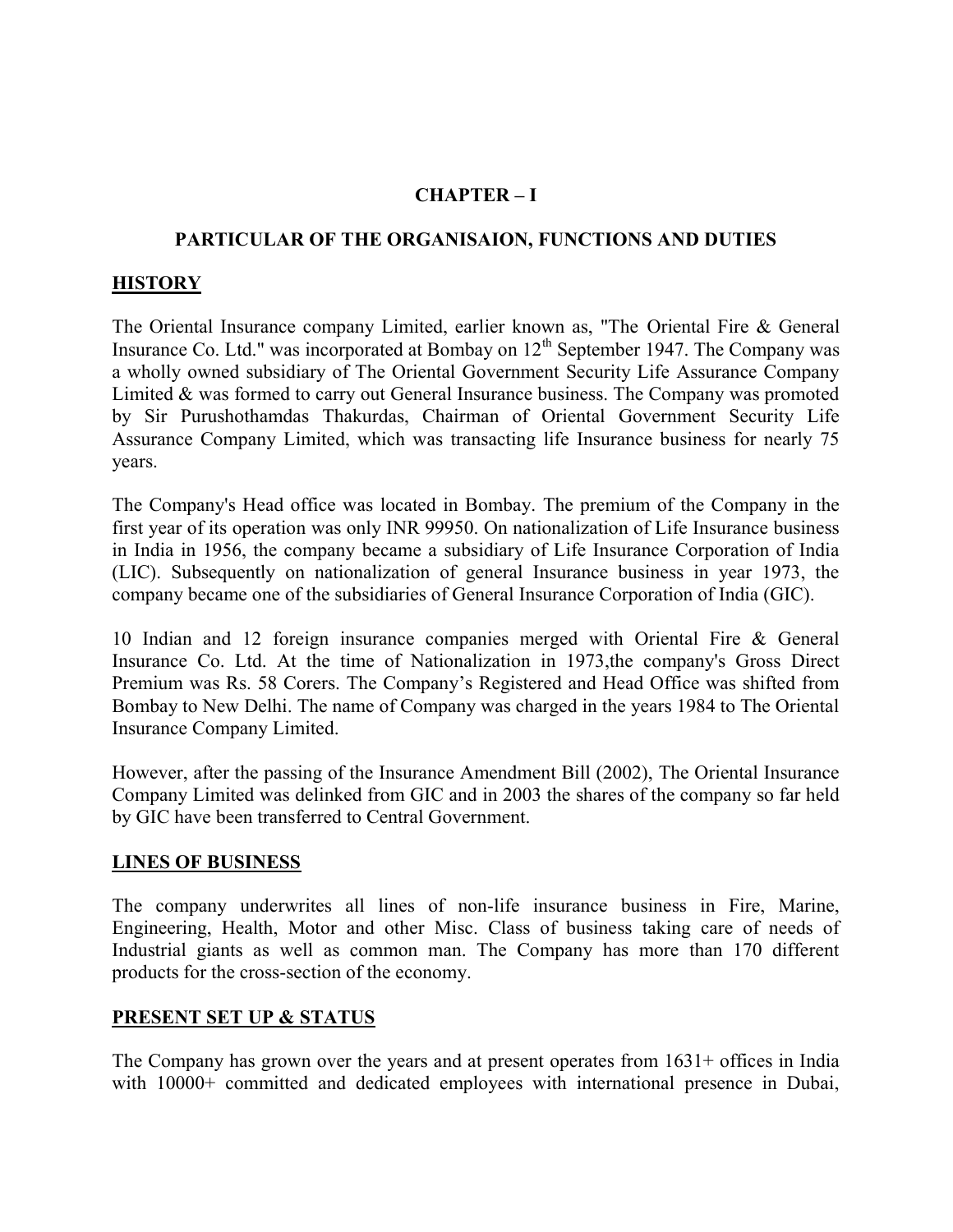Nepal & Kuwait. Its gross premium income has reached the level of Rs.12747.43 crores in the year 2020-21 as against Rs.13996 crores in the year 2019-20.

As of March, 2021, Oriental Market value of investment portfolio is of Rs. 24523.43 crores as against Rs. 21532.21 crores on March, 2020. Oriental Insurance issued 9576996 policies in 2020-21 and settled 2488238 claims during the same period. During 2020-21, Oriental Insurance registered a growth of (-)8.92% on gross basis.

Oriental Insurance Company had implemented its new software system – the Integrated Non-Life Insurance Application Software successfully in all offices as at 31st March 2009 and achieved 100% implementation. For its investment portfolio, Company procured a SAP based module which provides integrated approach to management of investments. We have a reinsurance account module based on Unix/Unify platform which has been running successfully for the past two decades. To arm its officers with the skills critical in a free pricing system, our Company has imparted rigorous training. TO ensure good relationship with its customers and to build and strengthen the Company, an efficient grievance mechanism has been put in place at every level. Expansion of our Company's reach has been made possible by using more platforms. Company is using nationwide network of post offices to reach more people.

### RESULTS 2020-21

The Company Gross Direct Premium Income in India during the year 2020-21 (Audited) was Rs.12449.72 crores (Rs. 13672.63 crores in 2019-20) and the premium income outside India was Rs.297.71 crores (Rs.323.36 crores in 2019-20). The Net premium income (Domestic & Foreign), on the other hand grew from Rs.10998.69 crores in 2019.20 to Rs.11007.35 crores in 2020-21. The Company has posted a pre-tax profit of Rs.(-)1512.05 crores in 2020-21 (Rs.(-)1498.70 crores in 2019-20) and post tax profit of Rs.(-)1525.44 crores for the year 2020-21 (Rs.(-)1524.11 crores in 2019-20). The claims ratio for non suit claims settlement ratio was 90.54%.

## RATINGS:

The following hyperlink may be accessed for ratings:

https://orientalinsurance.org.in/web/guest/public-disclosures-under-sebi

### CORPORATION VISION

### "TO BE THE MOST REPECTED & PREFERRED NON-LIFE INSURER IN THE MARKETS WE OPERATE"

### CORPORATE OBJECTIVES

### TO ENSURE THAT WE -